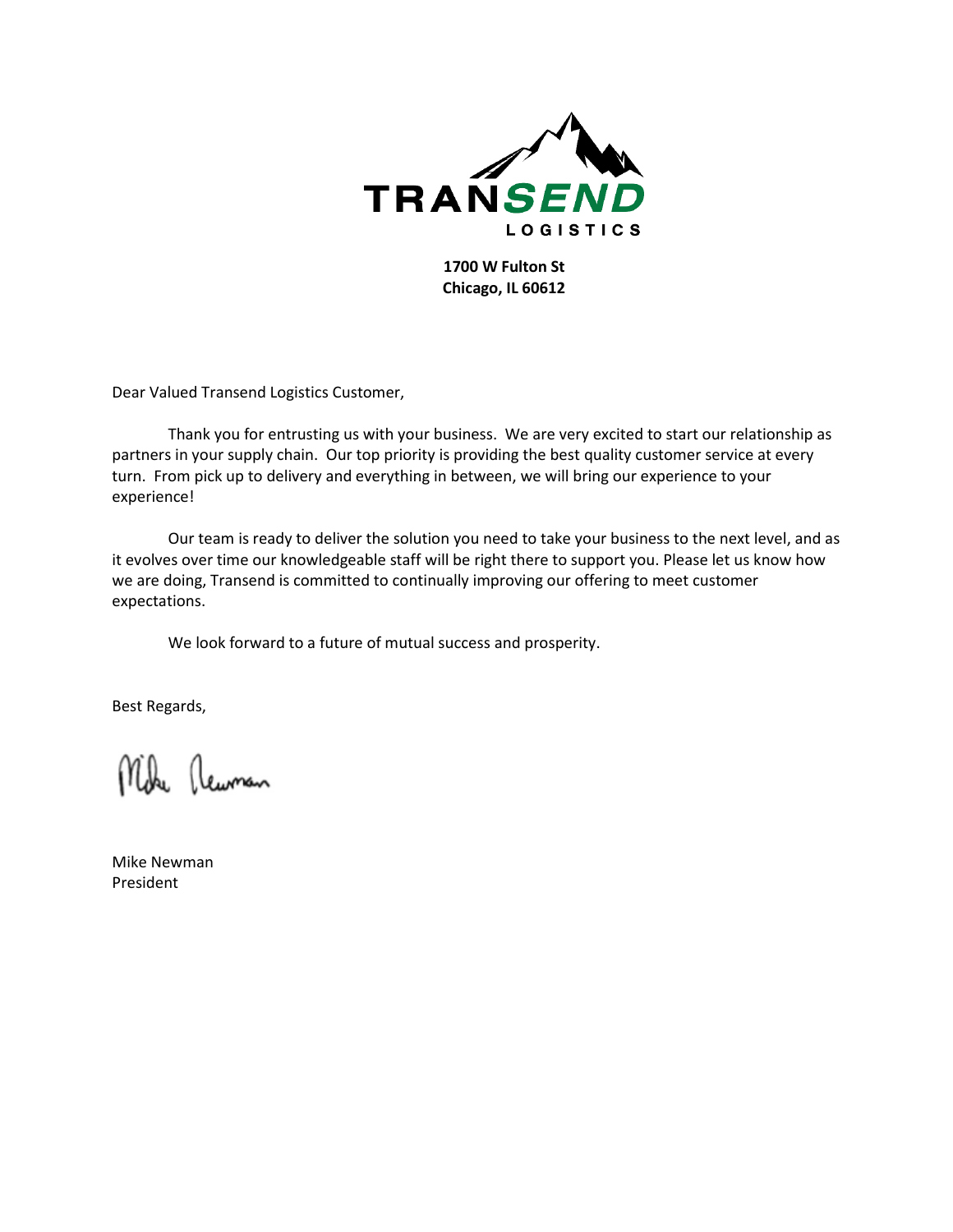

## Customer Spec Sheet *Tell us about your business, let's grow together!*

| <b>Company Name:</b>                |            |        |             |         |
|-------------------------------------|------------|--------|-------------|---------|
| <b>Primary contact Name:</b>        |            |        |             |         |
| <b>Primary contact Phone:</b>       |            |        |             |         |
| <b>Primary contact Email:</b>       |            |        |             |         |
| <b>Annual Transportation Spend:</b> |            |        |             |         |
| <b>Mode of transportation:</b>      | <b>Van</b> | Reefer | <b>ILTL</b> | Flatbed |

## **Shipping Locations:**

| Origin (City, State) & Destination (City, State) | Approx. load<br>value | <b>Lane Frequency</b> |
|--------------------------------------------------|-----------------------|-----------------------|
|                                                  |                       |                       |
|                                                  |                       |                       |
|                                                  |                       |                       |
|                                                  |                       |                       |
|                                                  |                       |                       |
|                                                  |                       |                       |

## **Product Information:**

| Commodity | <b>Freight Class</b> | Hazardous (Y/N) |
|-----------|----------------------|-----------------|
|           |                      |                 |
|           |                      |                 |
|           |                      |                 |
|           |                      |                 |

**Special requirements for product:**

**Special instructions for carriers:**